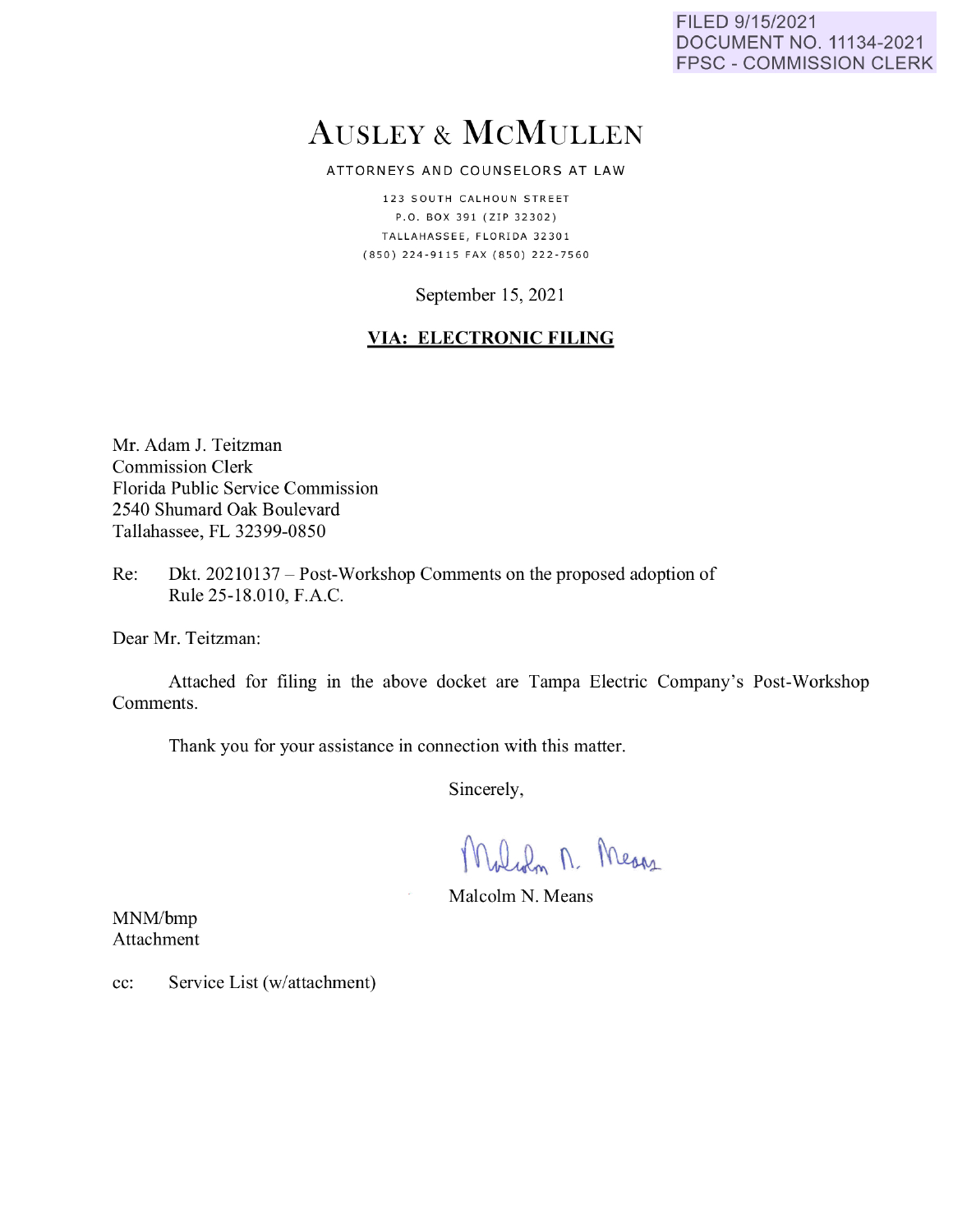## BEFORE THE FLORIDA PUBLIC SERVICE COMMISSION

Proposed Adoption of Rule 25-18.010, F.A.C., DOCKET NO. 20210137-EI Pole Attachment Complaints (a)

 $\text{FILED: September 15, 2021}$ 

## **TAMPA ELECTRIC COMPANY'S POST-WORKSHOP COMMENTS**

Tampa Electric Company ("Tampa Electric" or "the company"), submits the following Post-Workshop Comments addressing Commission Staff's proposed adoption of Rule 25-18.010, Florida Administrative Code, governing Pole Attachment Complaints ("Draft Rule").

#### **Introduction**

Tampa Electric would like to thank Staff for their work developing the initial Draft Rule as published on August 17, 2021 [*See* Document No. 09409-2021], and for facilitating a useful rule development workshop on September 1, 2021 ("Workshop"). The company generally supports the Draft Rule but believes that there are areas where the Draft Rule could be clarified or enhanced, as explained below.

#### **Comments**

#### **1. Response Expected Pursuant to Subsection (3)**

With the clarification at the Workshop that it will not be necessary to file testimony and exhibits or produce other evidence when filing the response required by Subsection (3), the company does not object to the proposed text; however, the Commission, in an abundance of caution, may wish to consider adding language to Subsection (3) specifying the content it expects to see in the response contemplated in the rule. The Commission should also consider adding language specifying that the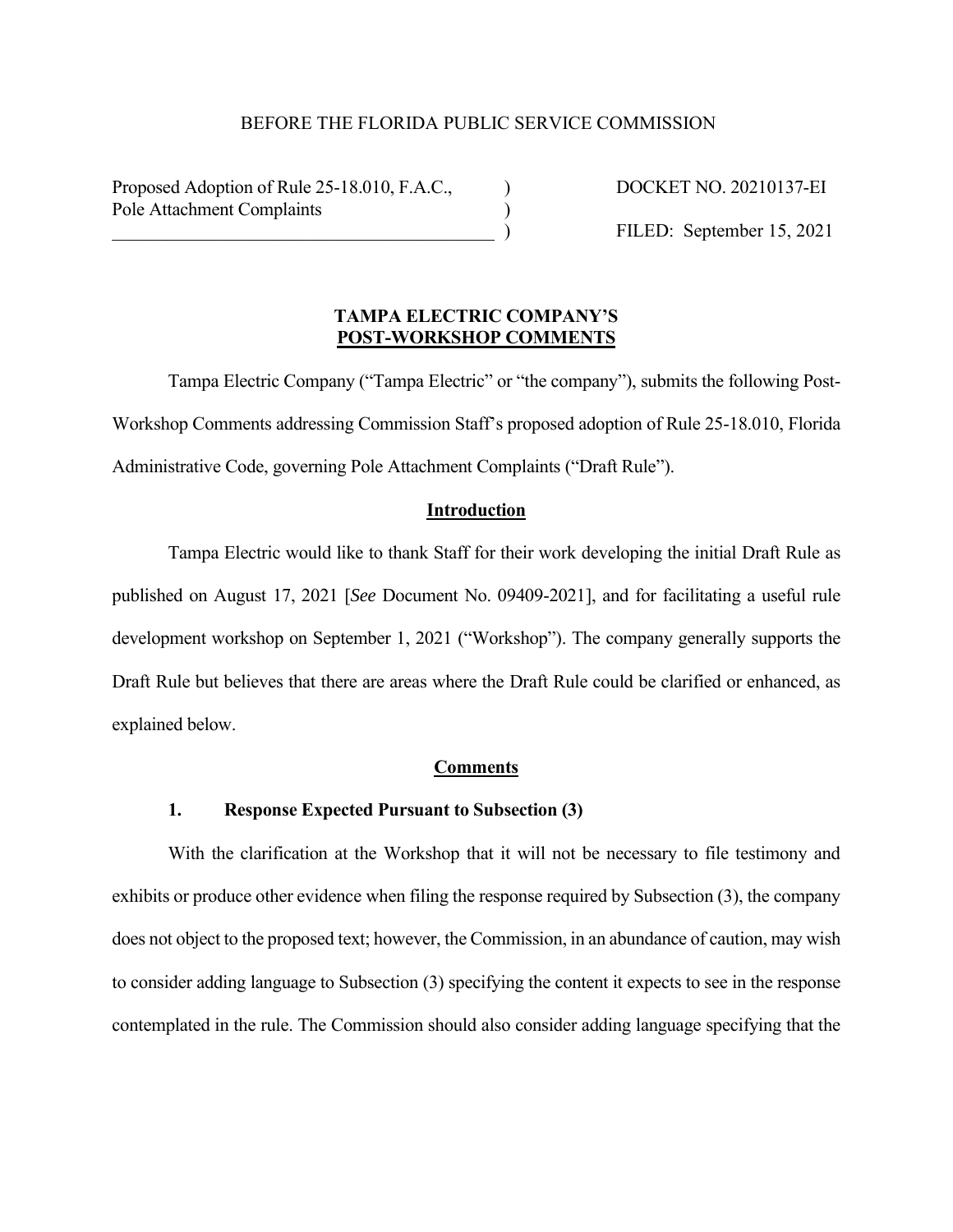30-day period for filing a response can be extended by the Commission or pre-hearing officer for cause shown.

## **2. Clarify that Respondent Can Request a Hearing**

Subsection  $(1)(i)$  of the Draft Rule specifies that the complaint must include a statement regarding whether the complainant is requesting an evidentiary hearing. Pursuant to Section 120.569 of the Florida Statutes, which governs agency decisions which affect substantial interests, "[a]ll parties shall be afforded an opportunity for a hearing."

The Draft Rule also requires that the complaint include a statement of the facts giving rise to the dispute. The Uniform Rules of Procedure adopted by the Commission require that an initial pleading include a statement of all disputed issues of material fact and, if there are none, a statement to that effect. See § 28-106.201(2) (d), F.A.C.

Tampa Electric believes that the Draft Rule should expressly state that a complaint must include a statement of all disputed issues of material fact and, if there are none, a statement to that effect; that a respondent may assert in its response that there are disputed issues of material fact; and that a respondent may request an evidentiary hearing in accordance with Section 120.569, Florida Statutes. This is incorporated in the company's markup of the Draft Rule.

## **3. Shorter Time for Resolution of Access Complaints**

Subsection (5) of the Draft Rule imposes a limit of 360 days for the Commission to take final action on a complaint filed pursuant to the Draft Rule. At the Workshop, some parties commented that Subsection (5) should provide for a shorter period for final Commission resolution of pole access complaints. The company believes that the Commission will be able to review complaints when filed and can establish an expedited schedule for resolution as appropriate based on the allegations in the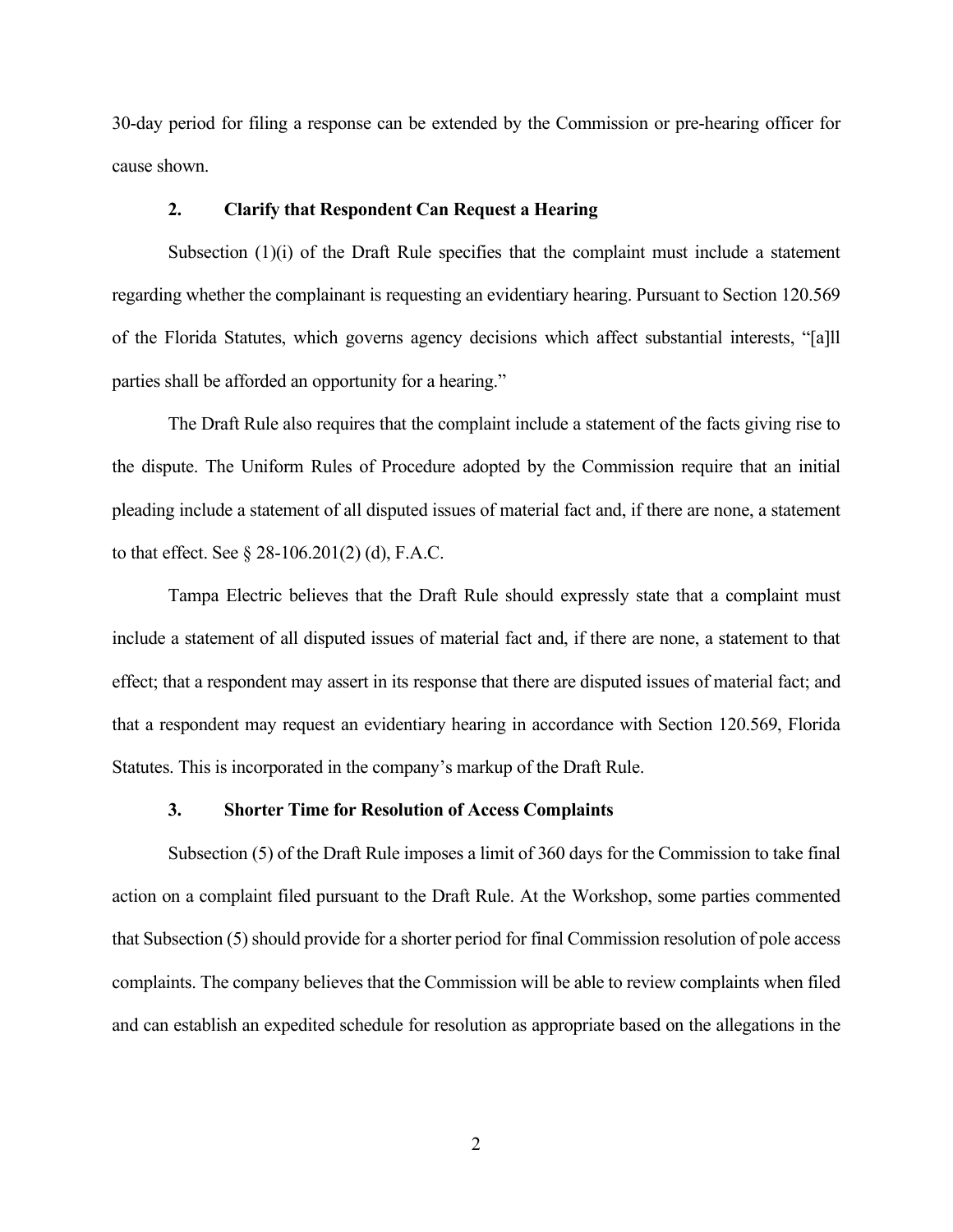complaint and the response to it. Consequently, the company does not believe the Draft Rule needs to single out specific types of complaints for expedited resolution.

If the Commission decides to adopt a shorter time period for resolving pole access complaints, the company suggests that the Commission consider the approach in the FCC rules, which calls for final action on a pole access complaint "no later than 180 days from the date the complaint is filed with the [FCC]." 47 C.F.R. § 1.1414(a). If the Commission adopts this approach, it should take care to ensure that the expedited time frame applies only to pole *access complaints*, and not to complaints about the rates, terms, or conditions associated with pole access. The FCC considers an "access complaint" to be a complaint "that alleges a complete denial of access to a utility pole." 82 Fed. Reg. 61443, at 61454. The FCC does not consider the term "access complaint" to include "a complaint alleging that a utility is imposing unreasonable rates, terms, or conditions that amount to a denial of access." *Id*. The company included proposed language to implement these concepts in the attached edits to the Draft Rule.

#### **4. FCC Rate Formula**

During the Workshop, some parties commented that the Commission should insert the FCC's pole attachment rate formula, set out in 47 C.F.R. § 1.1406, into the Draft Rule. As Staff noted at the Workshop, the Draft Rule is intended to be a procedural rule. The methodology for determining the reasonableness of a rate is a substantive matter, and Tampa Electric does not believe the FCC rate formula belongs in the Commission's procedural rule. Moreover, while Section 366.04 directs the Commission to apply FCC decisions and orders in evaluating pole attachment complaints, it also states that FCC "precedent is not binding upon the commission" and permits pole owners and attaching entities to present alternative cost-based pole attachment rates. § 366.04(8)(e), Fla. Stat.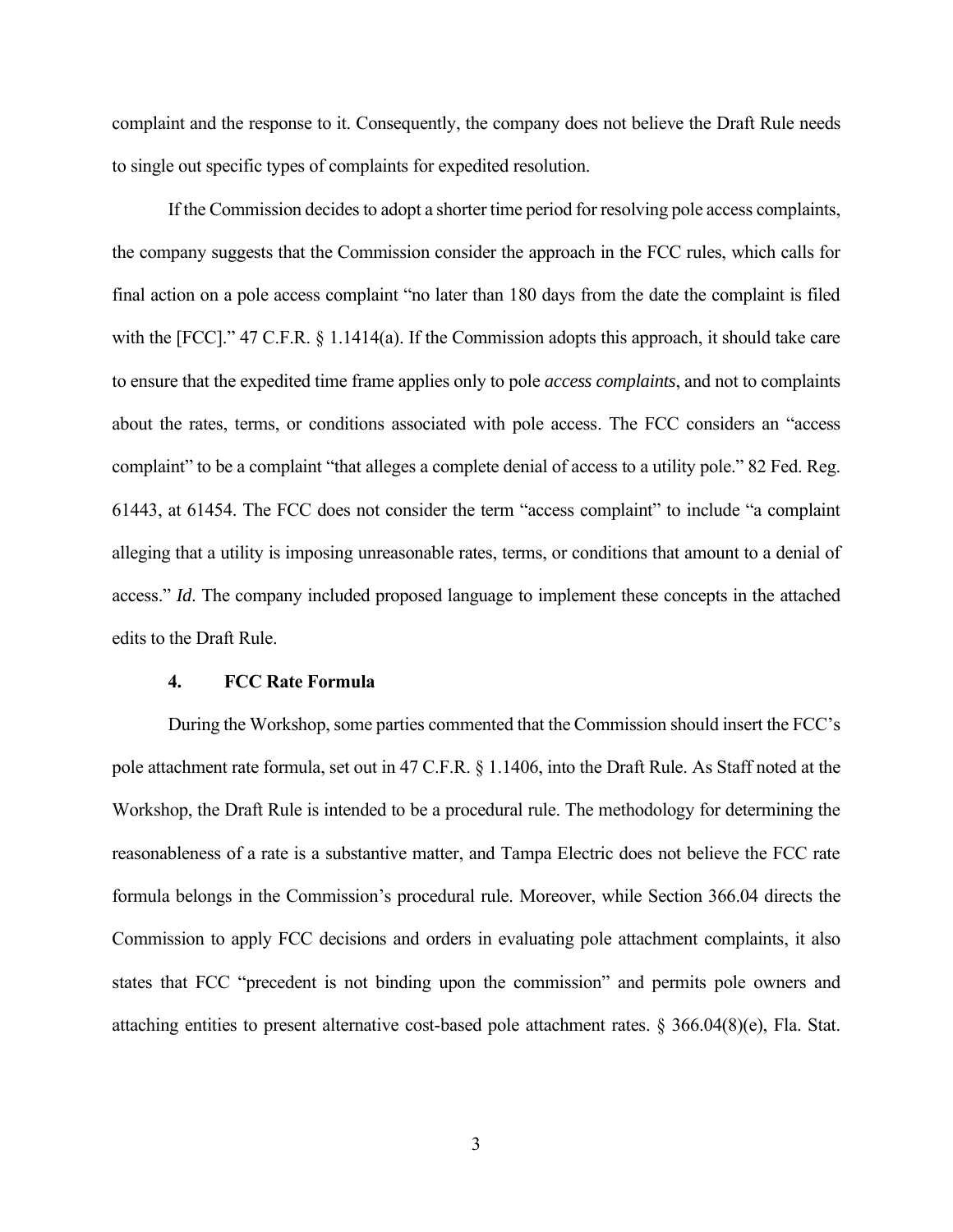Consequently, adopting the FCC rate formula as part of the Draft Rule would be arguably inconsistent with the statute and the FCC rate formula should not be included in the Draft Rule.

## **5. Edits to Draft Rule 25-18.010**

Attached hereto are proposed amendments to Draft Rule 25-18.010 in redline format reflecting and implementing the matters discussed in these post-workshop comments.

WHEREFORE, Tampa Electric Company submits the foregoing Post-Workshop Comments on the Proposed Adoption of Rule 25-18.010, F.A.C.

DATED this 15<sup>th</sup> day of September, 2021

Respectfully submitted,

 $\mathbf{r} = \mathbf{r} \cdot \mathbf{r}$ 

JAMES D. BEASLEY jbeasley@ausley.com J. JEFFRY WAHLEN jwahlen@ausley.com MALCOLM N. MEANS mmeans@ausley.com Ausley McMullen Post Office Box 391 Tallahassee, Florida 32302 (850) 224-9115

ATTORNEYS FOR TAMPA ELECTRIC COMPANY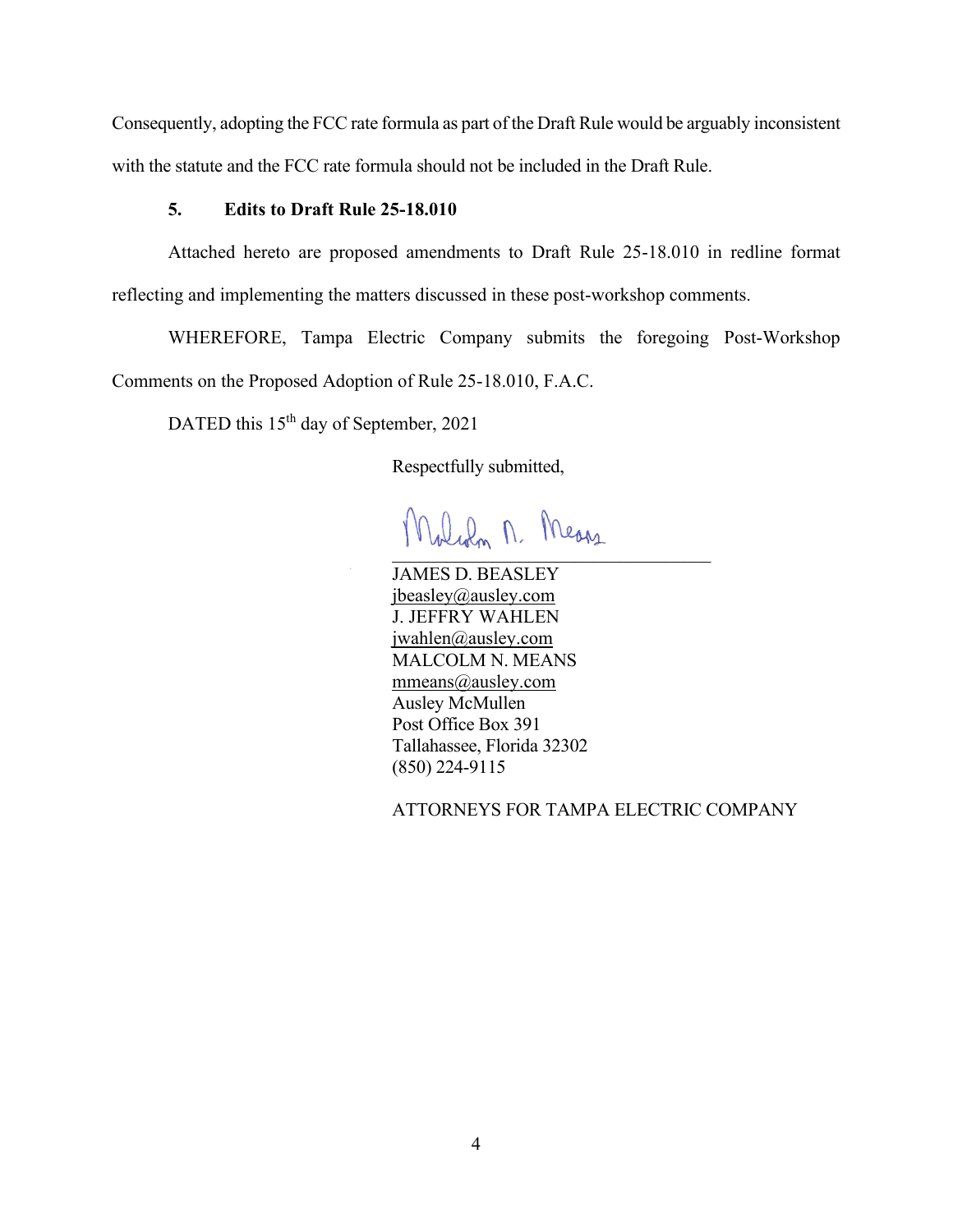# TAMPA ELECTRIC PROPOSED EDITS DRAFT RULE 25-18.010

| $\mathbf{1}$   | 25-18.010 Pole Attachment Complaints                                                                   |
|----------------|--------------------------------------------------------------------------------------------------------|
| $\overline{2}$ | (1) A complaint filed with the Commission by a pole owner or attaching entity pursuant to              |
| 3              | Section 366.04(8), Florida Statutes, must contain:                                                     |
| $\overline{4}$ | (a) The name, address, email address, and telephone number of the complainant or                       |
| 5              | complainant's attorney or qualified representative;                                                    |
| 6              | (b) A statement describing the facts that give rise to the complaint, including a statement of         |
| $\tau$         | material facts that are in dispute, or a statement that there are no disputed issues of material fact; |
| 8              | (c) A statement of the rules and laws governing the complaint;                                         |
| 9              | (d) Names of the party or parties against whom the complaint is filed;                                 |
| 10             | (e) An explanation of previous steps taken to reach an agreement on the issue;                         |
| 11             | (f) A copy of the pole attachment agreement, if applicable, and identification of the pole             |
| 12             | attachment rates, charges, terms, conditions, voluntary agreements, or any denial of access            |
| 13             | relative to pole attachments that is the subject matter of the complaint;                              |
| 14             | (g) A statement of the issues to be resolved;                                                          |
| 15             | (h) If applicable, the dollar amount in dispute;                                                       |
| 16             | (i) A statement of the relief requested, including whether a Section 120.569 and 120.57,               |
| 17             | Florida Statutes, evidentiary hearing is being requested to resolve the complaint; and                 |
| 18             | (j) A certificate of service that copies of the complaint have been furnished by email to the          |
| 19             | party or parties identified in paragraph $(1)(d)$ of this rule.                                        |
| 20             | (2) The filing date for the complaint is the date that a complaint is filed with the Commission        |
| 21             | Clerk containing all required information set forth in subsection (1) of this rule.                    |
| 22             | (3) The pole owner or attaching entity that is the subject of the complaint must file its              |
| 23             | response with the Commission within 30 calendar days of the date the complaint was served on           |
| 24             | that party. The Commission or the prehearing officer shall grant a reasonable extension of this        |
| 25             | deadline for cause shown.                                                                              |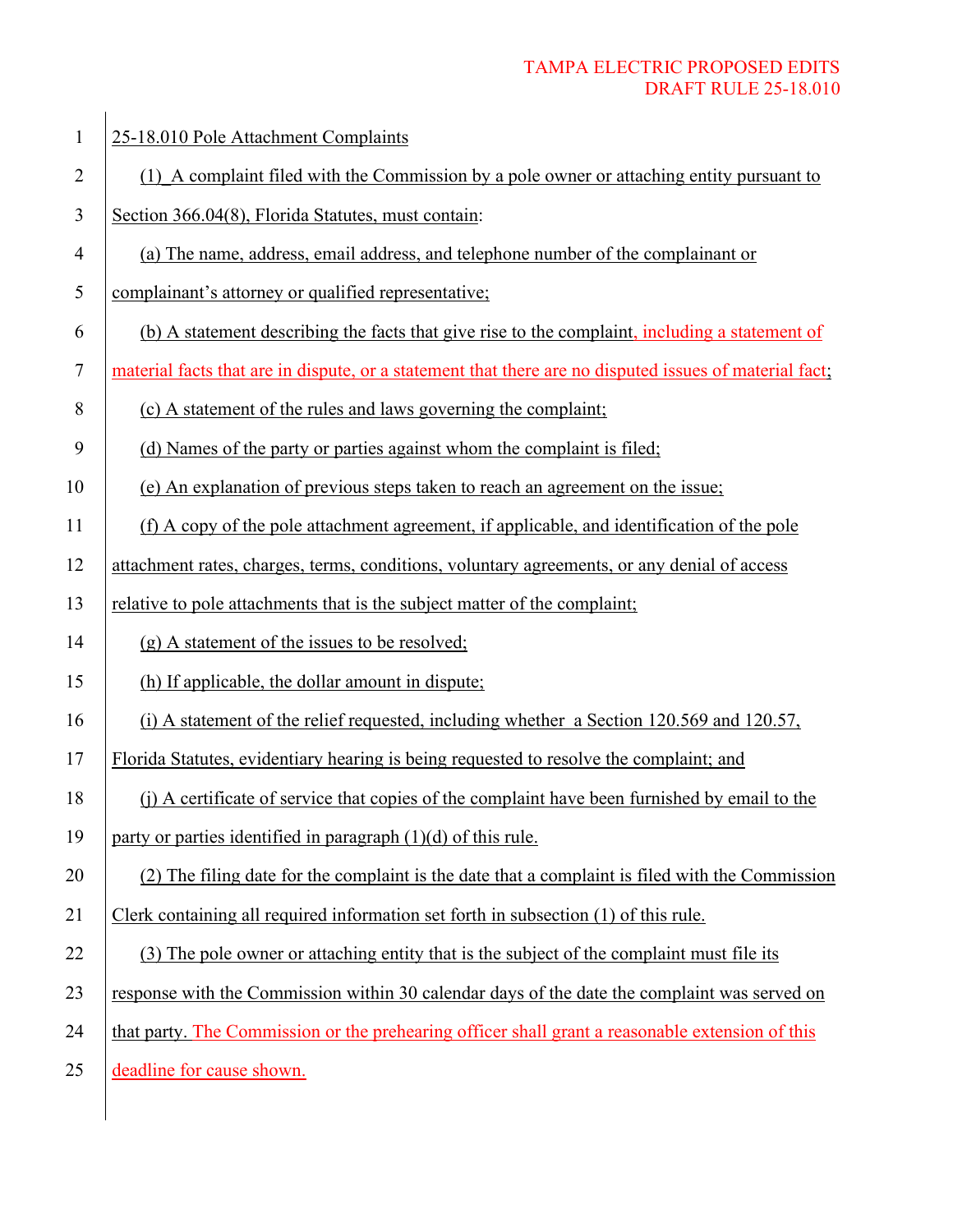| $\mathbf{1}$   | (4) The response shall include a statement of material facts that are in dispute, or a statement               |
|----------------|----------------------------------------------------------------------------------------------------------------|
| $\overline{2}$ | that there are no disputed issues of material fact, and shall state whether the respondent is                  |
| 3              | seeking an evidentiary hearing pursuant to Section 120.569 and 120.57 of the Florida Statutes.                 |
| $\overline{4}$ | $\left(\frac{4}{5}\right)$ If the pole owner or attaching entity intends to ask the Commission to establish an |
| 5              | alternative cost-based pole attachment rate in a Section 120.569 and 120.57, Florida Statutes,                 |
| 6              | evidentiary proceeding, it must provide the methodology with the complaint or with the                         |
| $\overline{7}$ | response.                                                                                                      |
| 8              | $\overline{(5)}$ (6) The Commission will take final action on a complaint at a Commission Conference no        |
| 9              | later than 360 days after the complaint's filing date as set forth in subsection (2) of this rule.             |
| 10             | may adopt an expedited schedule for resolution for cause shown.                                                |
| 11             | Rulemaking Authority 350.127(2), 366.04(8)(g) FS. Law Implemented 366.04(8) FS. History-                       |
| 12             | New                                                                                                            |
| 13             |                                                                                                                |
| 14             |                                                                                                                |
| 15             |                                                                                                                |
| 16             |                                                                                                                |
| 17             |                                                                                                                |
| 18             |                                                                                                                |
| 19             |                                                                                                                |
|                |                                                                                                                |
|                |                                                                                                                |
|                |                                                                                                                |
|                |                                                                                                                |
|                |                                                                                                                |
|                |                                                                                                                |
|                |                                                                                                                |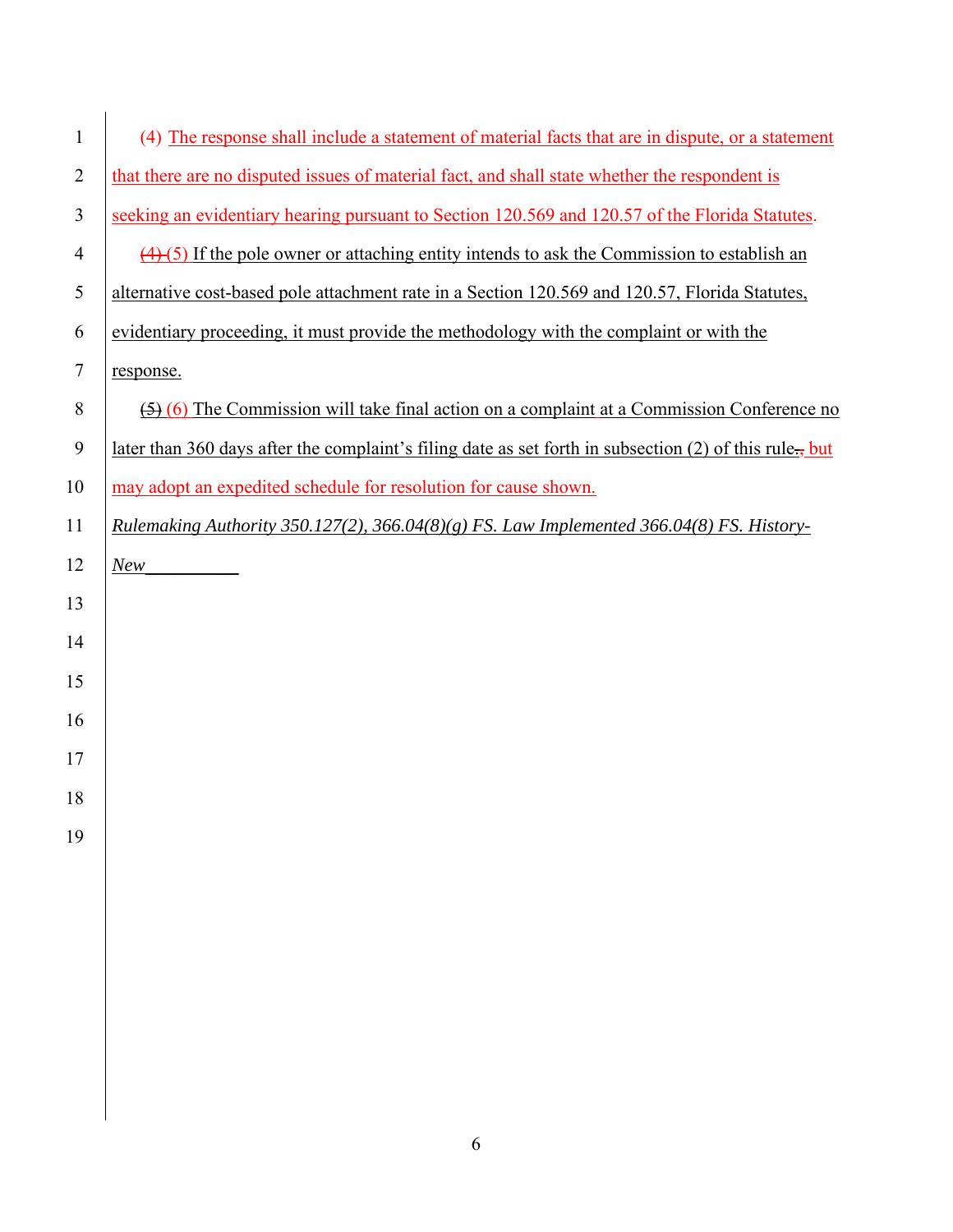# **CERTIFICATE OF SERVICE**

I HEREBY CERTIFY that a true and correct copy of the foregoing Post-Workshop Comments, filed on behalf of Tampa Electric Company, has been furnished by electronic mail on this  $15<sup>th</sup>$  day of September, 2021 to the following:

Adria Harper Kathryn Cowdery Office of the General Counsel **Florida Public Service Commission** 2540 Shumard Oak Boulevard Tallahassee, FL 32399-0850 aharper@psc.state.fl.us kcowdery@psc.state.fl.us

Richard Gentry **Office of Public Counsel** c/o The Florida Legislature 111 West Madison Street, Room 812 Tallahassee, FL 32399-1400 gentry.richard@leg.state.fl.us

# **AT&T**

Tracy Hatch/MaryRose Sirianni 150 South Monroe St., Suite 400 Tallahassee, FL 32301 Th9467@att.com Ms8675@att.com

**Beck Bush and Charlie Dudley** becky@flapartners.com cdudley@flapartners.com

**Cindy Miller LLC** Cindy Miller 1544 Cristobal Drive Tallahassee, FL 32303 milcindy@gmail.com

**Cox Communications (20 CA)** Esther Northrup 5887 Copley Drive, Suite 300 San Diego, GA 92111 Esther.Northrup@cox.com

**Cox Communications (20 LA)** Chari E. Lawrence 7401 Florida Boulevard Baton Rouge, LA 70806 Chari.Lawrence@cox.com

**Crown Castle Fiber LLC** Rebecca Hussey/Van Bloys Rebecca.hussey@crowncastle.com Van.bloys@crowncastle.com

# **CTIA**

Matt DeTura 1400 16th Street, NW Washington, DC 20036 MDeTura@cita.org

**ExteNet Systems, Inc**. Haran C. Rashes 3030 Warrenville Road, Suite 340 Lisle, IL 60532 hrashes@extenetsystems.com

**Florida Power & Light Company (21b Juno)** Maria Jose Moncada 700 Universe Boulevard Juno Beach, FL 33408-0420 Maria.moncada@fpl.com